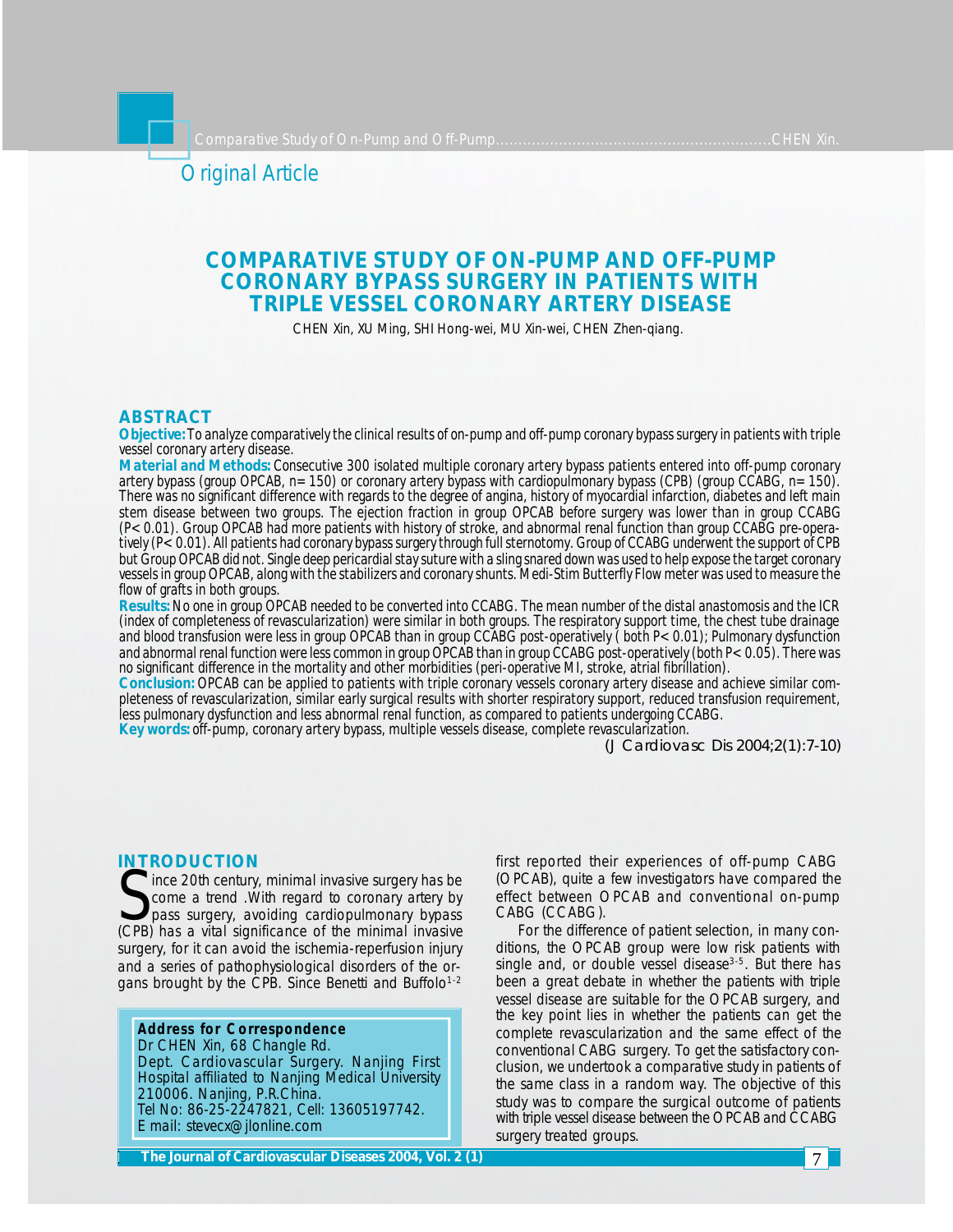# **METHODS**

# **1.Patient enrollment and characteristics**:

From June 2001 to April 2003, 300 consecutive patients with triple vessel disease who underwent isolated CABG surgery were divided into OPCAB and CCABG group (each group,  $n=150$ ). The patients who had only single and double vessel disease or accompanied with cardiac valve surgery, cardiac aneurysm, TMR, and those who underwent re-do CABG surgery were excluded. All the surgeries were completed by the same surgeon (CHEN X). Patients came to OPCAG or CCABG based on the order of coming of each and not on the coronary artery anatomic structure, how big the heart is or the left ventricular ejection fraction (LVEF) of each patient. But the patients associated with many co-morbid diseases were preferred for OPCAB. Data and Information are seen in table 1.There is no significant difference with regards to the degree of angina, whether combined with chronic obstructive pulmonary disease (COPD), history of myocardial infraction, diabetes mellitus (DM), emergency surgery, left main trunk lesion and ejection fraction (EF), but the ratio of patients combined with history of stroke and abnormal renal function before surgery in OPCAB group is much higher than that in CCABG group  $(p < 0.05)$ .

| <b>Characteristics</b>           | $OPCAB(n=150)$ | $CCARG$ n=150 | <b>Statistics</b>  | The value of P |
|----------------------------------|----------------|---------------|--------------------|----------------|
| Age                              | $66.5 + 8.8'$  | $64.3 + 6.2$  | $U = 2.503$        | p < 0.05       |
| male/female<br>Sex               | 111 / 39       | 120/30        | $\chi^2$ = 1.526   | $p = 0.217$    |
| Angina CCS III-IV                | 128            | 117           | $\gamma^2 = 2.693$ | $p = 0.101$    |
| Combined with COPD               | 30             | 23            | $y^2 = 1.123$      | $p = 0.289$    |
| History of Myocardial infraction | 46             | 40            | $\gamma^2 = 0.587$ | $p = 0.444$    |
| History of stroke                | 39             | 20            | $y^2 = 7.617$      | $p = 0.006$    |
| Combined with DM                 | 48             | 42            | $y^2 = 0.571$      | $p = 0.45$     |
| Abnormal renal function          | 45             | 19            | $y^2 = 13.427$     | $p = 0.001$    |
| <b>IMA</b> lesion                | 33             | 38            | $y^2 = 0.461$      | $p = 0.497$    |
| LVEF(%)                          | $50 + 6.7$     | $54 + 7.5$    | $U = 4.871$        | p < 0.01       |
| Emergency surgery                | 22             | 16            | $y^2 = 1.085$      | $p = 0.298$    |

# **Table 1. Patient characteristics in two groups**

#### **Table 2. Surgical results of two groups.**

| Surgical results                         | $OPCAB$ group( $n = 150$ ) | <b>CCABG</b><br>group<br>$(n=150)$ | Statistic   | Pvalue     |
|------------------------------------------|----------------------------|------------------------------------|-------------|------------|
| IABP assisted                            | all pre-operatively        | case before<br>$\overline{A}$      | FP**        | $P = 1.00$ |
|                                          |                            | surgery                            |             |            |
| The number of anastomoses per patient    | $3.84 + 1.06$              | $3.75 + 0.94$                      | $U = 0.778$ | p > 0.05   |
| $ICR^*$                                  | $1.00 \pm 0.16$            | $1.02 \pm 0.09$                    | $U = 1.334$ | p > 0.05   |
| Surgical time(hrs)                       | $3.7 \pm 1.3$              | $3.9 \pm 1.5$                      | $U = 1.234$ | p > 0.05   |
| Respiratory support after surgery<br>hrs | $49 + 26$                  | $8.3 \pm 4.3$                      | $U = 8.287$ | p < 0.01   |
| Chest tube drainage (ml)                 | $285 \pm 130$              | $590 \pm 246$                      | $U = 13.43$ | p < 0.01   |
| Blood transfusion ml                     | $255 \pm 110$              | $480 + 214$                        | $U = 11.45$ | p < 0.01   |
| ICU stav time<br>hrs                     | 18.3                       | 20.4                               | $U = 1.925$ | $p = 0.05$ |

 **number of grafts performed/number of grafts intended. \*\*EP-Exact probability**

**2. Surgical technique:** Every patient had a full sternotomy. The left internal mammary artery was regularly harvested, and the great saphenous vein was prepared at the same time for the surgery. After a totaldose heparinization (3mg/kg) in CCABG group, CPB was established as usual. After the aorta was crossclamped, the cold crystal cardioplegia was given through the root of the aorta. 7-0 prolene was used to do the

**The Journal of Cardiovascular Diseases 2004, Vol. 2 (1) 2006 12:2 (2)** 8 **2004, 2 (2)** 8 **2004, 2 (2)** 8 **2004, 2 (2)** 8 **2004, 2 (2)** 8 **2004, 2 (2)** 8 **2004, 2 (2)** 8 **2004, 2 (2)** 8 **2004, 2 (2)** 8 **2004, 2 (2)** 8 **2** 

distal anastomosis. After taking off the cross-clamp, sidebitting was applied to the aorta and 5-0 Prolene was used to finish the proximal anastomosis (single aortic cross clamp was used without side-bitting in 12 cases for the calcified aorta). In OPCAB group, single deep pericardial stay suture between left inferior pulmonary vein and inferior vena cava was used with a sling snared down. By adjusting the two ends of the sling along with adjusting the operating table all the target coronary vessels can be exposed. After systematic heparinization, ACT was maintained at greater than 300 seconds, and mechanical heart stabilizer (Octopus II—III) was used to facilitate the distal anastomoses. Endovascular shunts were placed into the vessels when necessary. Generally LIMA to LAD was done first, then grafts to RCA, PDA, DIAG, OM were orderly done. While exposing OM and PDA, Trendelenburg position was adopted to help better exposure and also to reduce hemodynamic compromise brought by manipulation of heart. Proximal anastomosis was completed with the help of side-bitting clamp in the ascending aorta. In 7 patients, the proximal anostomosis of the grafts to the OMs and RCAs was done by "T" or "Y" grafts to LMA for heavily calcified aorta. The graft flow in all patients was measured intraoperatively by Medi-Stim Butterfly Flowmeter.

**3.Statistical analysis:** SPSS 10.0 was adopted for statistical analysis. P value <0.05 was taken as the level of significance.

| Grafted CA            | <b>OPCAB</b><br>$n=150$ | $CCABG(n=150)$ | Statistic          | P value |
|-----------------------|-------------------------|----------------|--------------------|---------|
| LAD<br>with LIMA      | 150 / 148               | 150 (146)      | EP*                | 0.684   |
| <b>DIAG</b>           | 81                      | 70             | $\gamma^2 = 1.613$ | 0.204   |
| x1/x2/x3<br><b>OM</b> | 118/30/2                | 127/20/3       | EP*                | 0.272   |
| <b>RCA</b>            | 23                      | 47             | $\chi^2$ =10.733   | 0.001   |
| <b>PDA</b>            | 138                     | 120            | $\chi^2 = 8.970$   | 0.003   |

# **Table 3. The anatomic position of multi-target vessels in both groups**

### **RESULTS**

All 300 patients got through the surgery smoothly and no one in OPCAB group needed to be converted to CCABG. IABP was used pre-operatively in 3 cases in group OPCAB for low LVEF, and was removed 6-25 hrs after surgery. IABP had been assisting for 29-47 hrs in 4 cases in CCABG group (1 before and 3 after surgery). The number of distal anastomoses varied from 3 to 6; the average number per patient was similar in both groups (OPCAB group:  $3.84 \pm 1.06$ , CCABG group:  $3.75\pm0.94$ ; the assisted respiratory time of OPCAB group was much shorter than that of CCABG group; the chest tube drainage and blood transfusion were less in group OPCAB than in group CCABG post-operatively (table 2).

The main perioperative complications are given in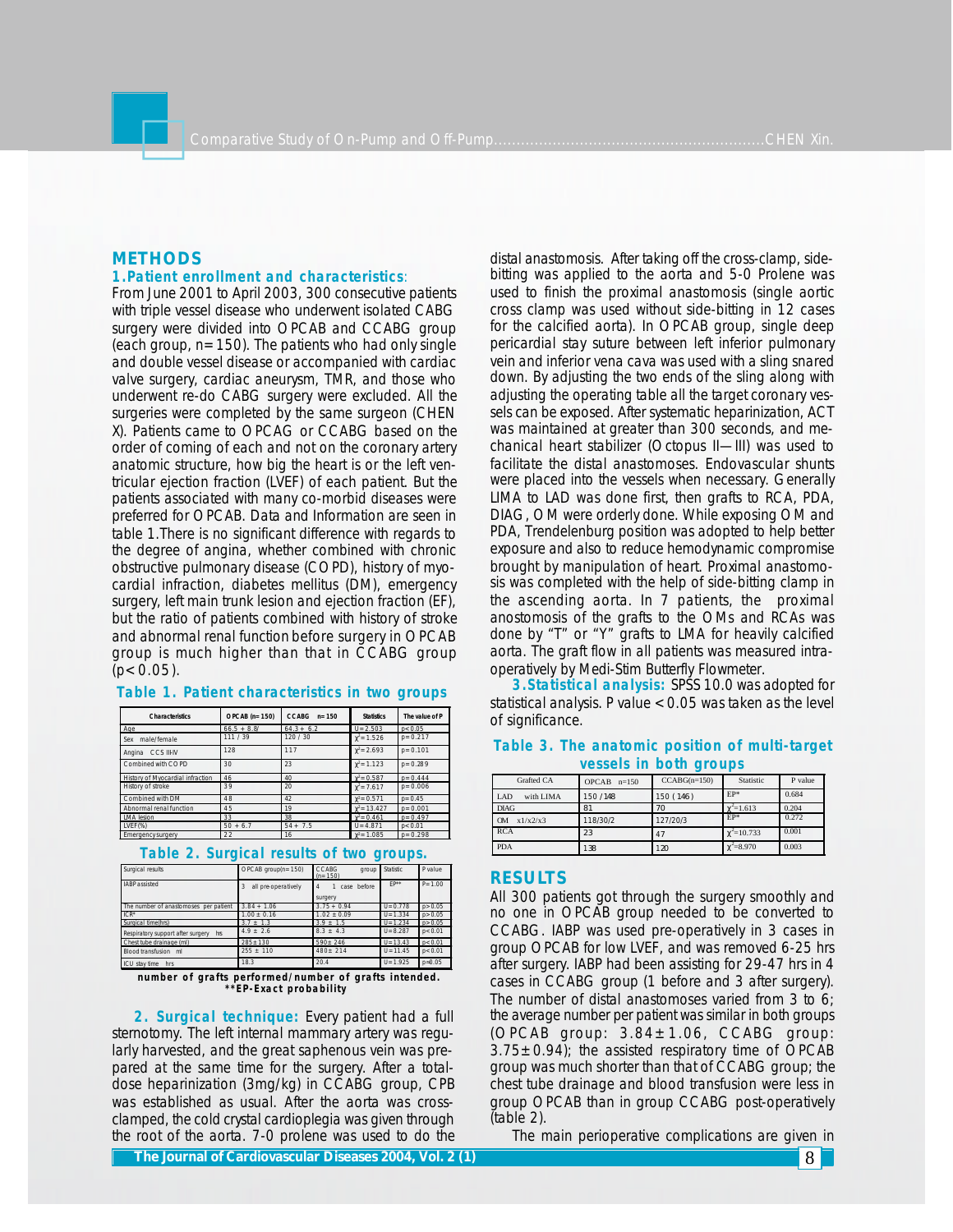table 4. The perioperative myocardial infarction in OPCAB and CCABG group was seen in 1 and 5 cases respectively. Re-exploring because of bleeding was 2 and 6 cases, respiratory dysfunction 1 and 8. Newly appeared or primary abnormal renal function aggravation 1 and 8 cases in groups OPCAB and CCABG respectively. The incidence of stroke and atrial fibrillation (AF) in OPCAB group is slightly lower than that in CCABG group, but it did not reach the standard level of significance. There were a total of three deaths in 300 patients, one in OPCAB group (died of a large area cerebral infarction that happened 10 days after surgery and just before discharge), the other two in CCABG group (one died of low cardiac output syndrome and MODS 7 days after surgery, the other got stroke 2 days after surgery and died 15 days later).

# **Table 4. The main post-operative complications in two groups.**

| Post-operative complications | $OPCAB(n=150)$ | $CCABG (n=150)$ | Statistic          | P value |
|------------------------------|----------------|-----------------|--------------------|---------|
| Perioperative MI             | 1(0.67%)       | 5(3.33%)        | EP                 | 0.214   |
| Re-exploring due to bleeding | 2(1.33%)       | $6(4.00\%)$     | EP                 | 0.282   |
| Respiratory dysfunction*     | $1**$ (0.67%)  | 8(5.33%)        | EP                 | 0.036   |
| Abnormal renal function***   | 1(0.67%)       | 8(5.33%)        | EP                 | 0.036   |
| Stroke                       | 1(0.67%)       | 2(1.33%)        | FP                 | 0.622   |
| AF                           | 21(14.00%)     | 28(18.67%)      | $\gamma^2 = 1.195$ | 0.274   |
| Perioperative death          | 1(0.67%)       | 2(1.33%)        | FP                 | 1.000   |

\*respiratory support time>48hrs,\*\*extubation 6hrs after surgery, reintubated 19 hrs after surgery due to  $CO<sub>2</sub>$  retention, \*\*\*Primary renal function abnormally aggravated or newly appeared

# **DISCUSSION**

Due to its avoidance of a series of pathophysiological disorders brought by CPB, the respiratory support time after OPCAB is remarkably shorter than after CCABG. Also, the ratio of respiratory dysfunction after OPCAB is lower than after CCABG. The chest tube drainage and blood transfusion in OPCAB group is remarkably less than in CCABG group, which reveals the superiority of OPCAB and is similar to the report of the majority of the literatures<sup>1-4</sup>. In our study, though the ratio of patients combined with abnormal renal function and the history of stroke in OPCAB group is evidently higher than in CCABG group. The incidence of the main perioperative complications is lower than in CCABG group, which further illuminates the superiority of OPCAB<sup>5</sup>. The analysis of Stamou<sup>6</sup> et al reveals that CPB is an important independent risk factor of nervous system complication after surgery. Four cases out of 300 had stroke post-operatively in our study and the incidence in OPCAB group (0.67%) is slightly lower than in CCABG group (1.99%), but the difference is of no statistical significance, and this echoes the report of Sabik<sup>7</sup> . Among the 4 cases,

only one case had stroke immediately after surgery the other three had 4-10 days after surgery (2 cases recovered), which might be relative to other factors except CPB and the manipulation of the aorta.

In most reported OPCAB literatures, most patients have only single or double vessel disease. In the report of Van Dijk<sup>8</sup>, only 25% patients had triple vessel disease; and 78% patients had normal left ventricular function; the number of distal anastomosis per patient in OPCAB group was remarkably less than that in CCABG group, which was the same in patients with multi-vessel disease. The reason why patients in OPCAB group received less grafts than in CCABG group was that it was hard to get satisfactory exposure of the lateral and posterior part of the heart and then it was hard to achieve complete revascularization in OPCAB surgery<sup>9-10</sup>. And it is not hard to apprehend that why among nearly 500,000 patients who underwent CABG surgery in United States, the ratio of OPCABG surgery was only 18%11. In a study of 80 randomly matched cases, Czerny12 found that the ratio of complete revascularization in OPCAB group was only 65%. About 12.5% patients failed to be grafted to target vessels, which might have been grafted, due to technical reason. 22.5% OPCAB patients had to be converted into CCABG because of the inaccessible target vessels or unstable hemodynamics. The number of distal anastomoses per patient in OPCAB group  $(2.6 \pm 0.5)$ was remarkably less than in CCABG group  $(3.1 \pm 0.8)$  $(P<0.05)$ <sup>12</sup>. Ascione et al<sup>13</sup> reported that the number of graft per patient in OPCAB group was  $2.23\pm0.83$ , while  $2.31\pm0.86$  in CCABG group, which seemed indistinctive, but in his total 200 cases, no case needed to be grafted to the OM (lateral of the heart), and 80% cases had normal LVEF preoperatively<sup>13</sup>. Accordingly, the difference in patient selection may cause the statistical outcome to favor OPCAB group.

All the patients entered in this study had triple vessel disease, which excludes the distinct difference in patient selection. Although the ratio of history of stroke and abnormal renal function in OPCAB group was distinctly higher than in CCABG group, yet the comparability in the anatomic position of the target vessels in two groups was very strong. All patients in the two groups needed to be grafted at the lateral and posterior part of the heart. The data reveals that the key factor, which affects the outcome of OPCAB surgery, lies in the favorable exposure and fixation of the coronary arteries at the lateral and posterior part of the heart. We adopted a single deep pericardial stay suture with a sling snared down. By adjusting the two ends of the sling all the target vessels can be exposed satisfactorily without severely affecting the hemodynamics. With local heart stabilizer, ac-